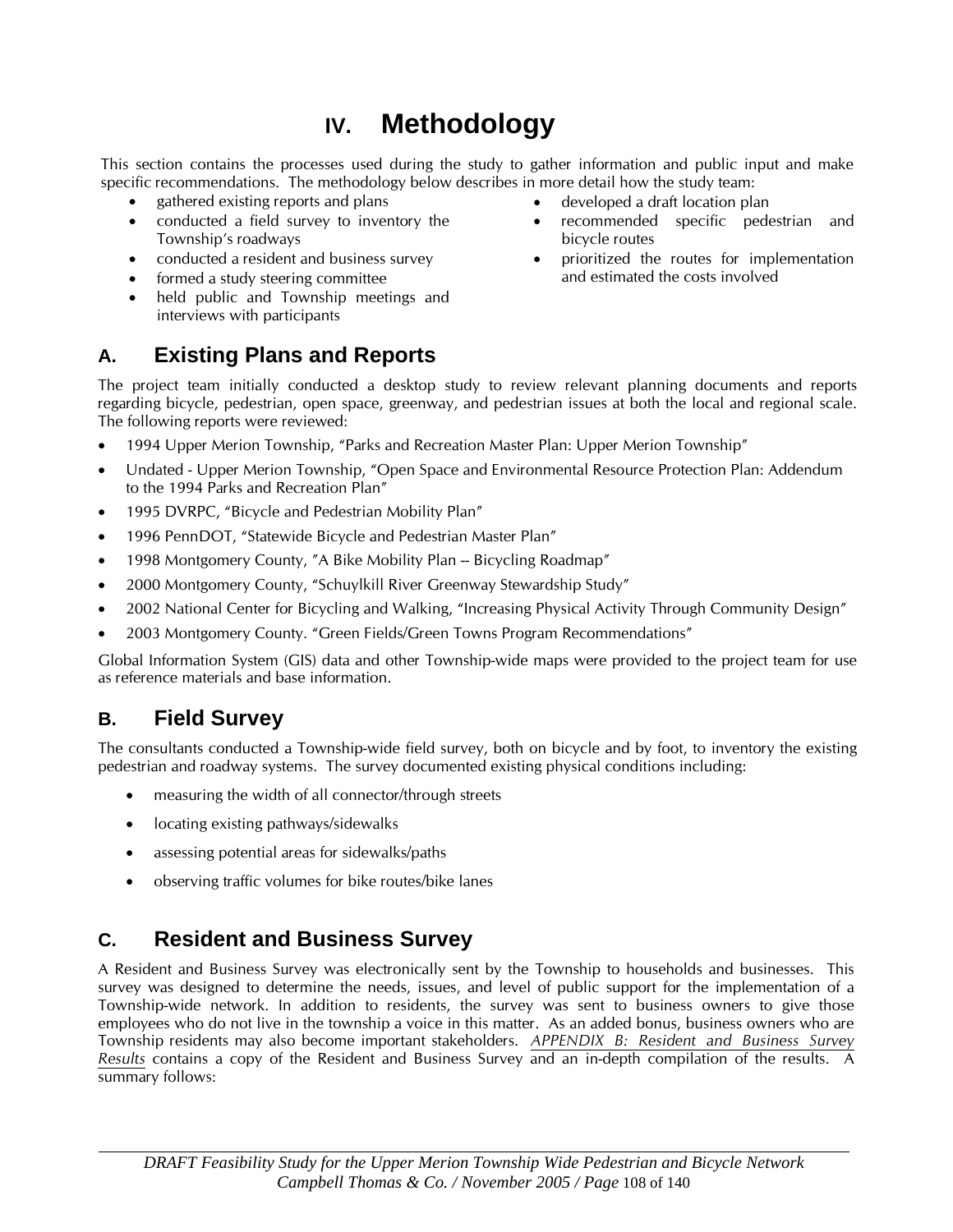**Citizen Survey - SUMMARY** results compiled (24 samples,+/-19.99 Margin of Error):

- Recreation was the most preferred activity followed by running and jogging and partaking in nature hikes
- 75% say it not easy to walk and bike in the Township
- 71% want access to the Schuylkill River
- 83% will use new connections
- 63%are willing to use their cars less often
- Biking and walking to public transit is also a preferred activity
- Parks, natural resources, and rivers/streams should be increased with trail access

Surveys were made available by Upper Merion Township to the public at study committee meetings and through the Township Park and Recreation Department.

In Upper Merion Township there are 12,150 households; 24 households and businesses participated in the survey. This corresponds to a  $+/- 19.99\%$  margin of error.

The highlights of results include the following:

Participants for this survey are primarily from households comprised of 2-4 family members. Eight households had two residents; three households had three residents; eight households had four residents; one household had six residents while four households did not respond.

- 1. **Recreational bicycling, hiking or walking** is presently the most preferable activity to participants in Upper Merion Township, followed by **running or jogging** and **partaking in nature walks**. More than 33 percent of participants who prefer recreational bicycling, hiking or walking participate in those activities more than 10 times per month. The least preferable activities include bicycling or walking to school or religious services, horseback riding, and cross country skiing.
- 2. When asked how easy it is to get to places in and around the Township by biking or walking, 24 percent of the participants said it is "easy or somewhat easy" while 75 percent of them thought it is "not easy".
- Gaining access to the trails/paths was the top concern followed by safety/risk of accident
- 54% willing to support capital expenditure to increase recreation and access
- Only one participant had no interest in the study
- Points of interest and routes to travel were identified

#### **Bike, hike, or walk recreationally**







*DRAFT Feasibility Study for the Upper Merion Township Wide Pedestrian and Bicycle Network Campbell Thomas & Co. / November 2005 / Page* 109 of 140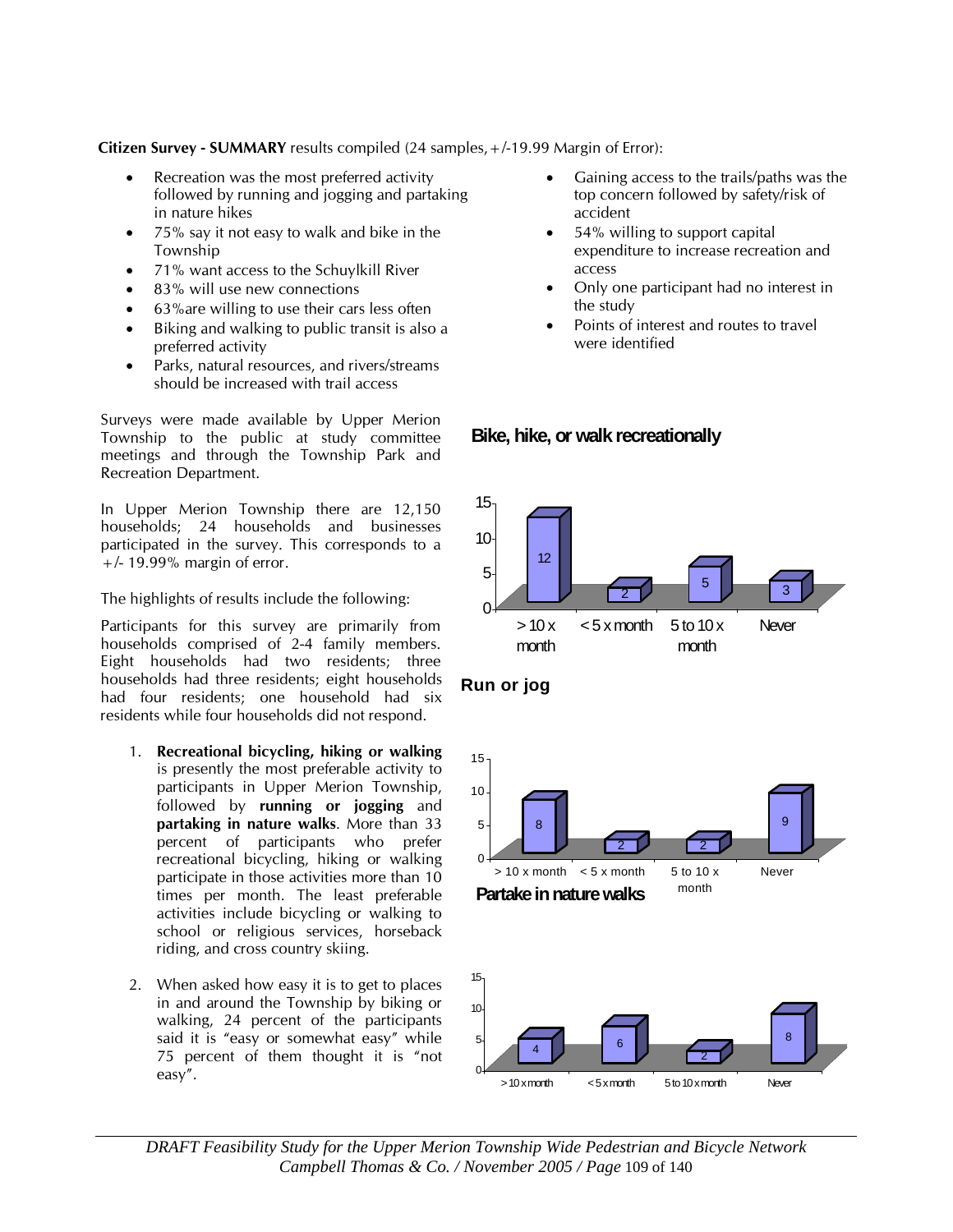- 3. Many participants (71%) agree that access to the Schuylkill River or its tributaries should be improved. Important types of improvements include the following:
	- **Walking/biking paths (5 respondents)**
	- Safe accessibility and safe crossings  $(4)$
	- Easier access points and signage  $(3)$
- 4. While 83 percent of the participants are willing to use the new connections if access was improved, 13 percent of them answered they would not be willing to use them. One household did not respond.
- 5. When asked whether they would use their cars less often if pedestrian walking and biking access were improved, 62.5 percent of the participants said they are willing to use cars less often, 8 percent of them answered they will not, and 17 percent were not sure.
- 6. If community connections or links were improved, participants would most prefer "**biking, hiking, or walking recreationally**", followed by "**nature walks**". "**Running or jogging**" and "**biking or walking to public transportation**" are types of activities they would also like to do.



#### **Activities**

Other activities include rollerblading, bike to run errands and no need for improvements etc.

7. "**Parks**", "**natural resources**", "**libraries or other community places**", "**rivers and streams**" and "**visiting neighbors and other people**" are the top features or connections to be considered for trail/path systems in Upper Merion Township. Social/commercial places such as "**recreation areas**", "**shopping centers**", "**transportation centers/stops**" are marginally important. "**Religious services or schools**", "**town centers"** and "**cemeteries"** are important for a smaller segment of the participants.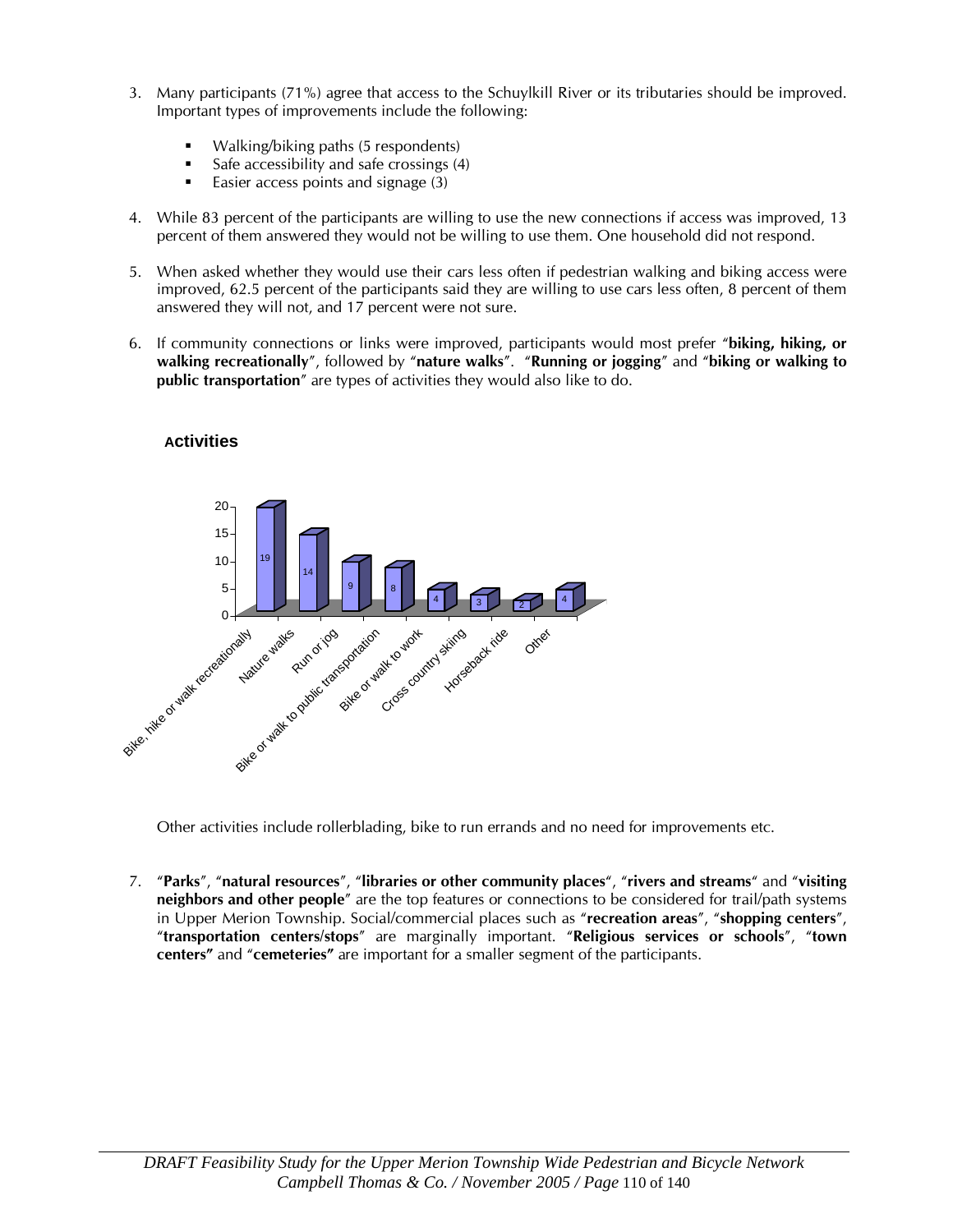#### **Features/connections with the most interest**



*8.* When asked what concerns/issues you might have if more pedestrian biking and walking path connections were to be created by Upper Merion Township, the participants regarded "**access to the trails or paths**" as the major/first concern, followed by "**safety/risk of accidents**". The other common concerns were "**degraded quality of the natural resources**", "**more trash**" etc. In addition, a couple of comments not listed in the question 8 were "**increasing number of pets and pet litter**" and concerns for "**wildlife**".

#### **Concerns/issues**



9. 54 percent of the participants are willing to support capital improvements to increase access and recreational opportunities throughout the Township.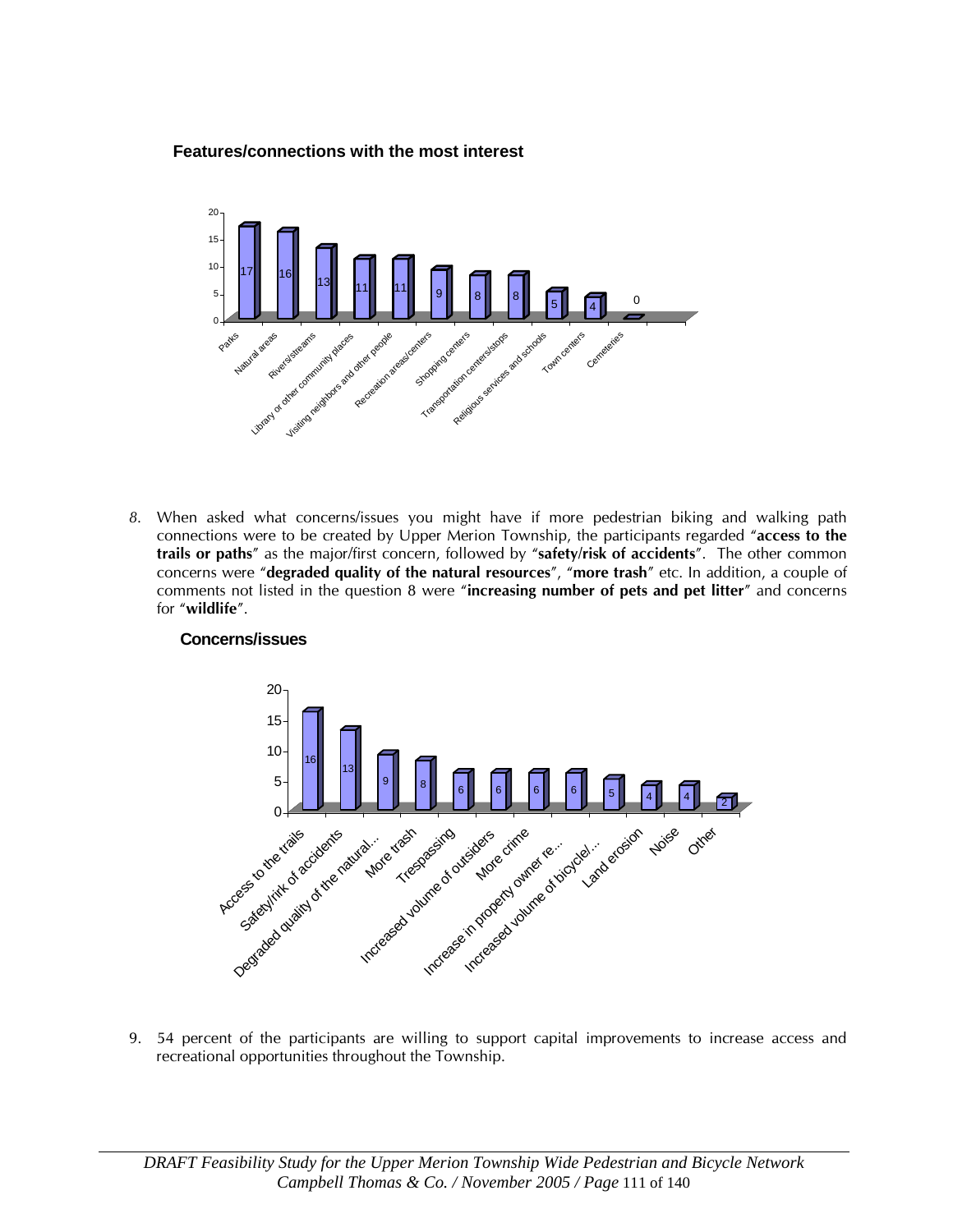- 10. Most participants (58 percent) replied that they have great interest in following the progress of the Upper Merion Township-wide Bike/Pedestrian Path System Study. Only one participant answered that they have no interest in it.
- 11. The important destination points, corridors, and routes within Township that the participants would like to travel are as follows:

Points:

- Valley Forge National Historical Park (9)
- Schuylkill River Trail  $(5)$
- Mall, Grocery Stores, Shopping centers (4)
- King of Prussia Mall  $(3)$
- $\blacksquare$  Transportation centers (2)
- $\blacksquare$  Library (2)
- $\blacksquare$  Township buildings (2)

Routes and Corridors

- Adams Road
- Allendale Road
- Church Road
- **Garrison Way to Lantern Lane**
- Henderson Road
- Moore Road
- North and South Gulph Roads
- River Road
- Sentry Lane
- **Valley Forge Road**
- Warner Road
- **Schuylkill River Trail**
- Bike paths to Perkiomen and Chester Valley Trail
- Conshohocken
- 12. There were additional comments in common regarding the future of a Township-wide pedestrian linkage are as follows:
	- The path should be wide enough for pedestrians and bikes.
	- The path should be paved.
	- $\blacksquare$  It is a great idea.
	- How will the path-system be maintained?
	- No need for improvements.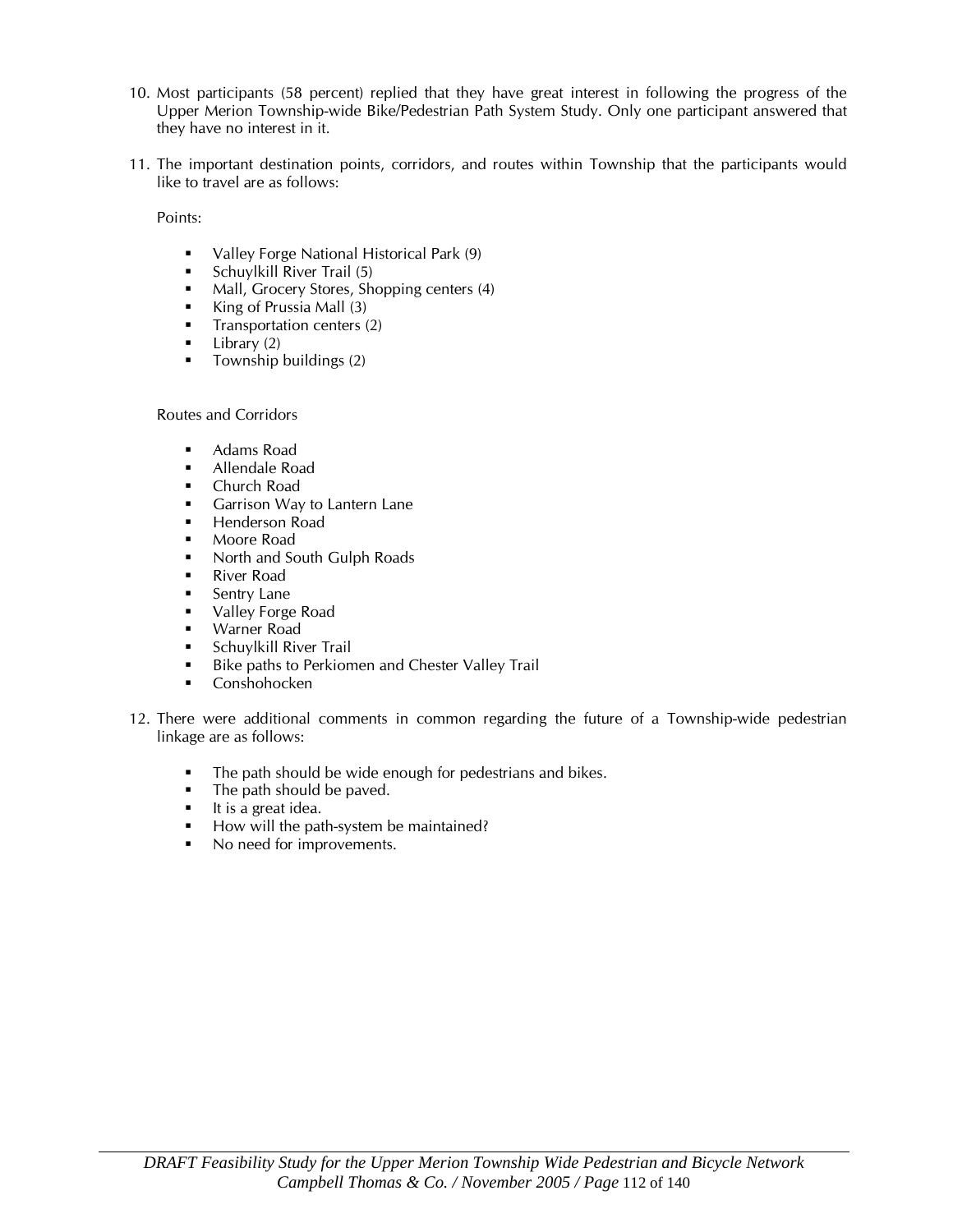# **D. Public and Township Meetings**

**Public Ideas Workshop:** An Ideas Workshop was held to gather information and input from various interested parties regarding the potential for the Township-wide system. The agenda included a public design charrette and presentation of the public's ideas.

**Design Workshop:** A Design Workshop was held to present initial study findings/recommendations and to allow various interested parties to revaluate route alternatives and implementation priorities.

**Study Steering Committee Meetings:** A Study Committee was formed to review findings and to advise and steer the study process. Meetings were held at strategic intervals when key findings were to be presented, information was needed, or political/process direction was requested. The Township invited members of the Township staff, and both local and regional groups/organizations to attend the committee meetings.

# **E. Draft Analysis Plan**

Location feasibility for identifying bicycle and pedestrian routes is directly determined by two major factors:

- 1) Physical constructability, including environmental and technical concerns, and
- 2) Public/Landowner acceptance and desires.

A draft plan (*see Section 1-G-1: Upper Merion Township Bicycle and Pedestrian Network Draft Analysis Plan*) was developed to help analyze the potential physical locations for the bicycle and pedestrian network. The draft plan documents the potential walking and cycling routes through out the Township. Only Township roadways that link to other "connector" streets were analyzed in detail. The routes shown on the map were selected based upon the information gathered from existing plans and reports, the field survey, the Resident and Business Survey, the public ideas workshop Township meetings, and site visits. In general, the public aided in locating paper streets, trails off-of-the-map, and other hidden connections that are or could be used by residents. Public acceptance and desires were critical in developing the recommendations of specific routes in the next level of analysis.

# **F. Methods of Recommendation for Specific Routes**

Using the Bicycle and Pedestraian Network Draft Master Plan (*See APPENDIX A*), the design consultants in coordination with the study committee began to select a network of bicycle routes, pedestrian routes and a potential greenway trail. The information and discussions held at the public workshop and data collected from the Resident and Business Survey greatly influenced the selection of the networks. In many cases this was based on how residents currently cycle or walk across the Township. In other cases, residents identified major ped/bike gaps that, if filled in, would open larger opportunities for walking and/or cycling. Other approaches included:

- The analysis of physical topography, traffic volumes, natural and built features, utility corridors, proposed development, and historical features prior to selecting a route. Proximity to and safe access from neighborhoods and town centers was also a critical element in route selection.
- The public expressed a strong desire to link parks, open spaces and recreation facilities together. This was integrated into the design.
- Existing sidewalks, trails and roadways across the Township also helped in identifying specific routes. This greatly minimizes the need for construction to open the corridor.
- Ownership of land whether private or public, existing rights-of-way, knowledge of owner acceptance of trails/pathways, and many other factors revealed in the survey all played an important role in selecting route corridors.